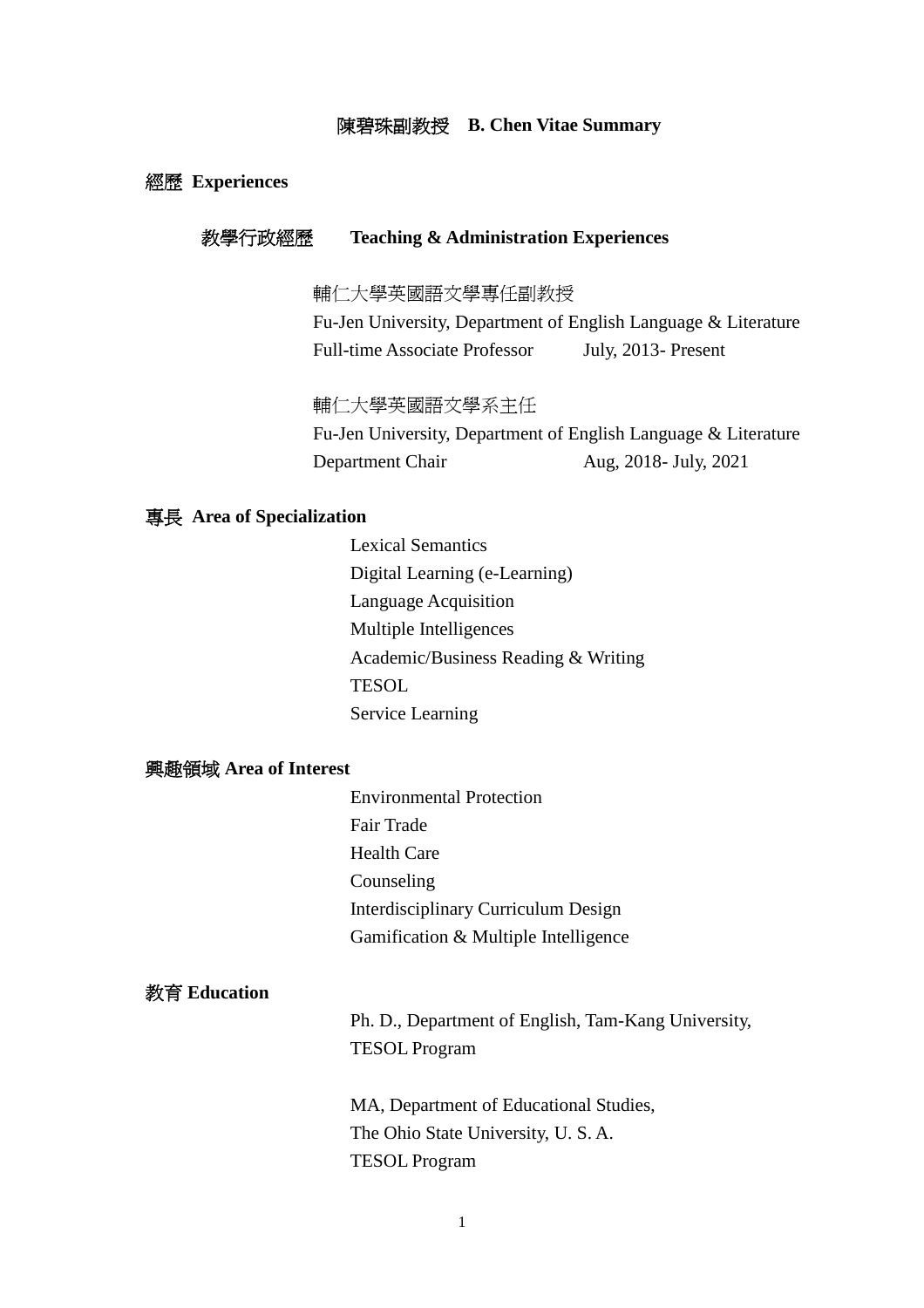B.A., Department of English Language & Literature, Fu-Jen Catholic University

### 證照證書 **Certificate**

Teacher Certificate of Secondary Education (MOE)

Program of Digital Learning Curriculum Designers (NTNU, TKU)

iCloud Creative Teaching Program (Institute for Information Industry–Digital Education Institute)

TOEIC C1 Level

### 專業服務經歷 **Professional Service- Academic Affairs**

### **Curriculum & Project Consultation** 課程與計畫諮詢審核

教育部資訊及科技教育司-基礎語文及多元文化能力培育計畫先期規劃諮詢委員 MOE, Department of Information & Technology Education - Expert Consultation to Language & Cross-Cultural Cultivation Project , Nov.- Dec. 2013

國泰國小創意實驗英語社團教師指導 104-106 學年 Creative English Learning Club at Guo-Tai Elementary School Fu-Jen Catholic University, Dept. of English Teacher Advisor, 2015-2017

# **MOE Projects** 教育部計畫執行

教育部深耕計畫主持人 數位教學精進計畫 2019-2020 Principal Investigator of a MOE Sprout Project Digital Education Advancement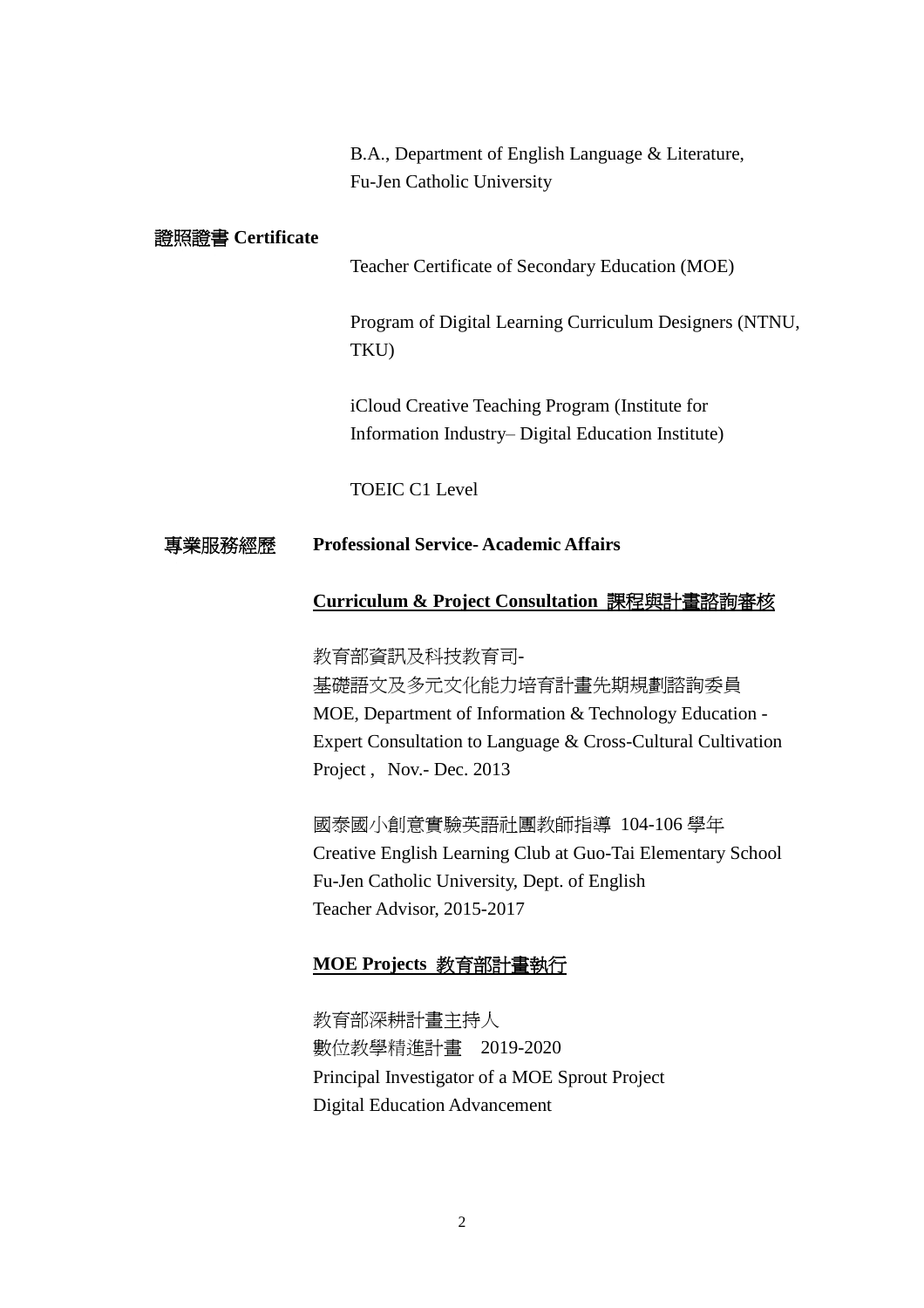教育部數位學伴計畫- 106-107 年度輔仁大學教學輔導指導老師, 大學伴培育督導 2017-2018 MOE Digital Buddy Project, Fu-Jen University Digital Buddy Curriculum Design Advisor

教育部教學卓越計畫- 子計畫主持人 輔仁大學數位教材實施計畫獎助,2014 Ministry of Education, Teaching Excellence Project Fu-Jen University, e-Learning Teaching Material Subsidy Sub-project Major Investigator

教育部教學卓越計畫子計畫- 輔仁大學外語學院跨文化溝通 MOE Teaching Excellent Projects Fu-Jen University, College of Foreign Languages Cross-Cultural Project, 2014

教育部教學卓越計畫子計畫- 輔仁大學英國文學系服務學習暨 英語教學輔導 Service Learning: English Remedial Program at Guo-Tai Elementary School MOE Teaching Excellence Project Fu-Jen Catholic University, 2015-2016

教育部攜手計畫: 輔仁大學英國文學系服務學習暨英語教學輔導 Service Learning: English Remedial Program at Guo-Tai Elementary School MOE Hand-in-Hand Project Fu-Jen Catholic University, 2013

# **Manuscript/Project/ Abstract Review & Academic Affairs & Conference Organizer** 學術暨計畫編審 **&** 主協辦研討會

文化部 iMedia: 國立臺灣交響樂團 NTSO「音樂文化園區 強化 多元語言導覽服務」計畫 英文版多媒體影片審查 Ministry of Culture: iMedia Projects: Music& Culture Park of National Taiwan Symphony Orchestra Multimedia Guided Tour Projects: English Version Reviewer 2018-2019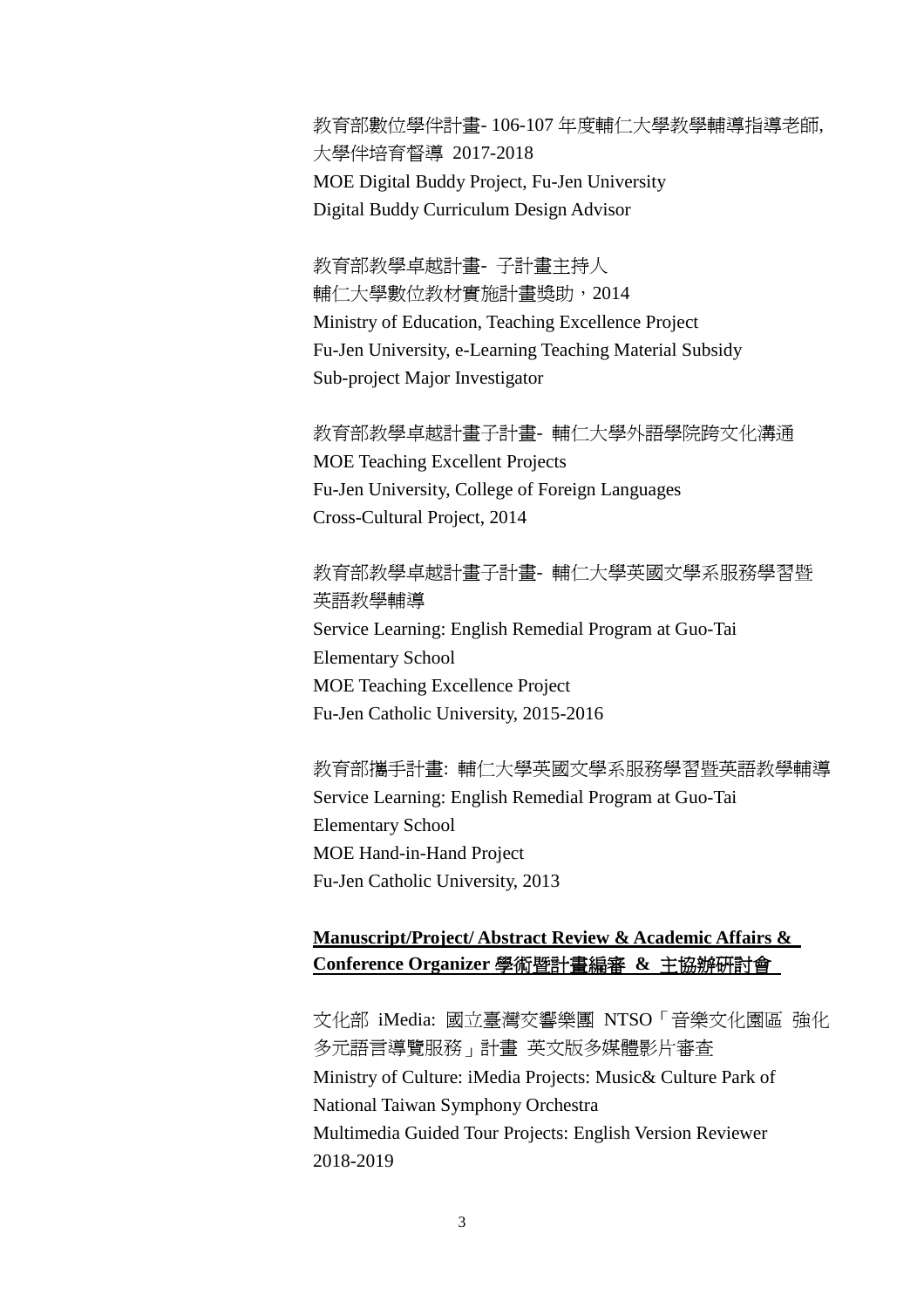# 主辦及協辦人民大學與輔仁大學英文學術交流研究生研討會 Renmin University of China & Fu-Jen University

Graduate Student Conference Organizer, 2018- 2020

# 文藻外語大學語文與國際研究期刊審查委員 The Academic Journal of Languages and International Studies, Wenzao Ursuline University of Languages

Manuscript Reviewer, 2020

# 英語教學期刊

English Teaching & Learning Manuscript Reviewer, 2019

實踐大學研討會論文集審查委員 Conference Monograph, Shih Chien University Article & Abstract Reviewer, 2013, 2014, 2015, 2017, 2018

銘傳大學應用英語期刊審查委員 Journal of Applied English, Ming Chuan University Manuscript Reviewer, 2017

SSCI 期刊 Urban Education 審查委員 Urban Education Manuscript Reviewer, 2013

Foreign Language Annals 審查委員 Manuscript Reviewer, 2011

中國文化大學華岡英語期刊審查委員 Hwa Kang Journal, Chinese Culture University Manuscript Reviewer 2006, 2007, 2008, 2009, 2010, 2011, 2012, 2014,

明志科大通識教育人文與教學學術研討會 學術會議主持人/論文審查及評論人 Conference on General Education, Humanities, and Teaching Mingchi University of Technology, New Taipei City, Taiwan 2014, 2015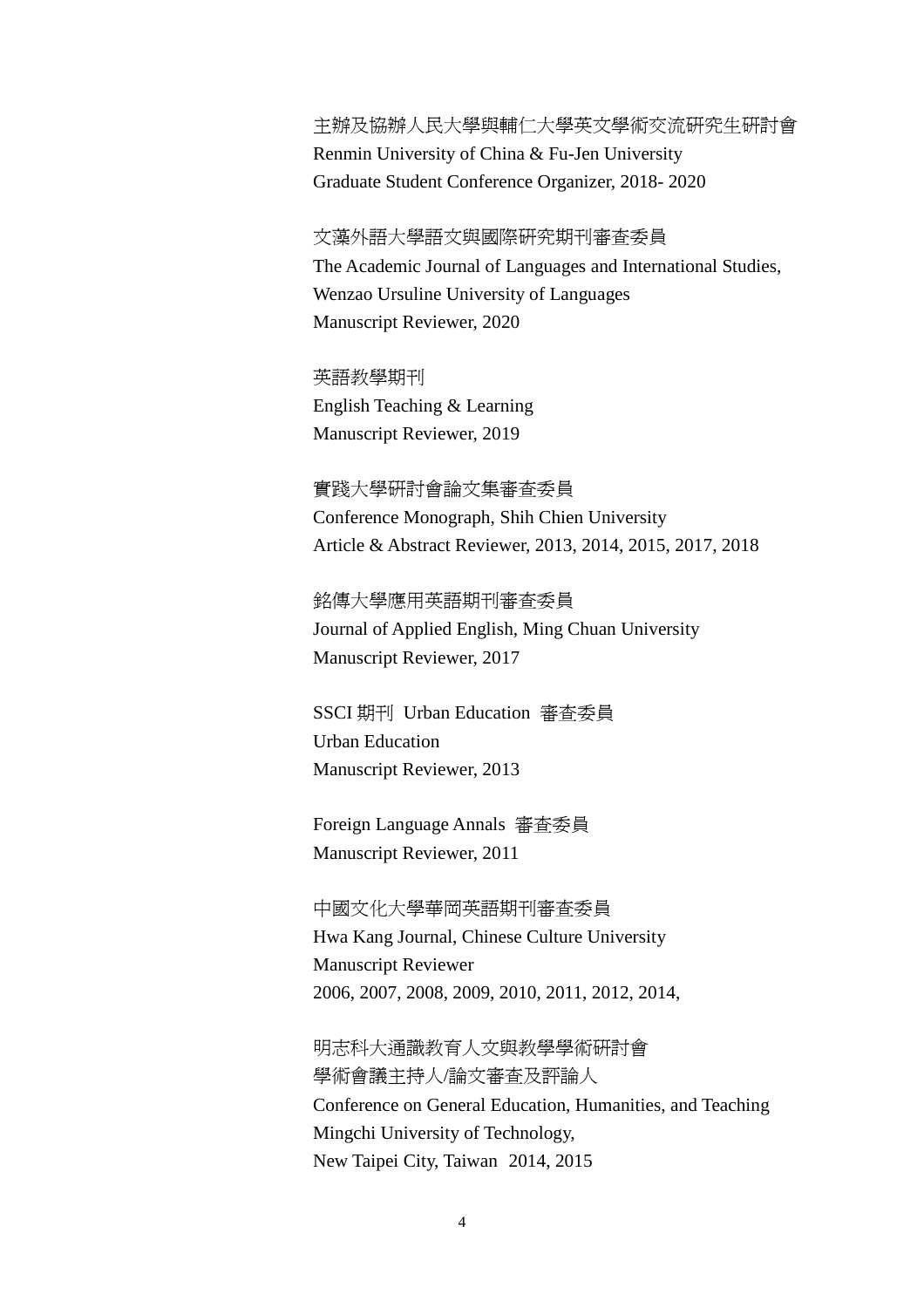### Moderator/Commentator

健行學報期刊審查委員 Journal of UCH, Chien Hsin University Article Reviewer 2014

全國技專英語新聞廣播比賽決賽評審 2014, 2015, 2016,2017 National Vocational College English News Broadcasting Competition Finals Judge

第 11 屆海峽兩岸外語教學研討會評論人 暨會後論文集審查委員 2014 The 11th Cross-Strait Conference on Foreign Language Teaching & Learning Article Reviewer & Commentator

人民大學與輔仁大學英文學術交流研究生研討會 Renmin University of China & Fu-Jen University Graduate Student Conference Article Reviewer & Commentator, 2015, 2017

輔仁大學《輔仁學誌》論文審查委員 Fu Jen Studies Fu Jen Catholic University Article Reviewer, 2013

# **Reviewer for Faculty Recruitment or Promotion** 教師聘任**,** 升等暨著作審查

高雄醫學大學, 通識教育中心之語言與文化中心 教師教學能力升等助理教授審查 Kaohsiung Medical University, General Education Center Reviewer for Faculty Multiple Channel Promotion –Instruction Review, 2017

臺北商業大學教師升等助理教授審查 National Taipei University of Business Reviewer for Faculty Promotion, 2015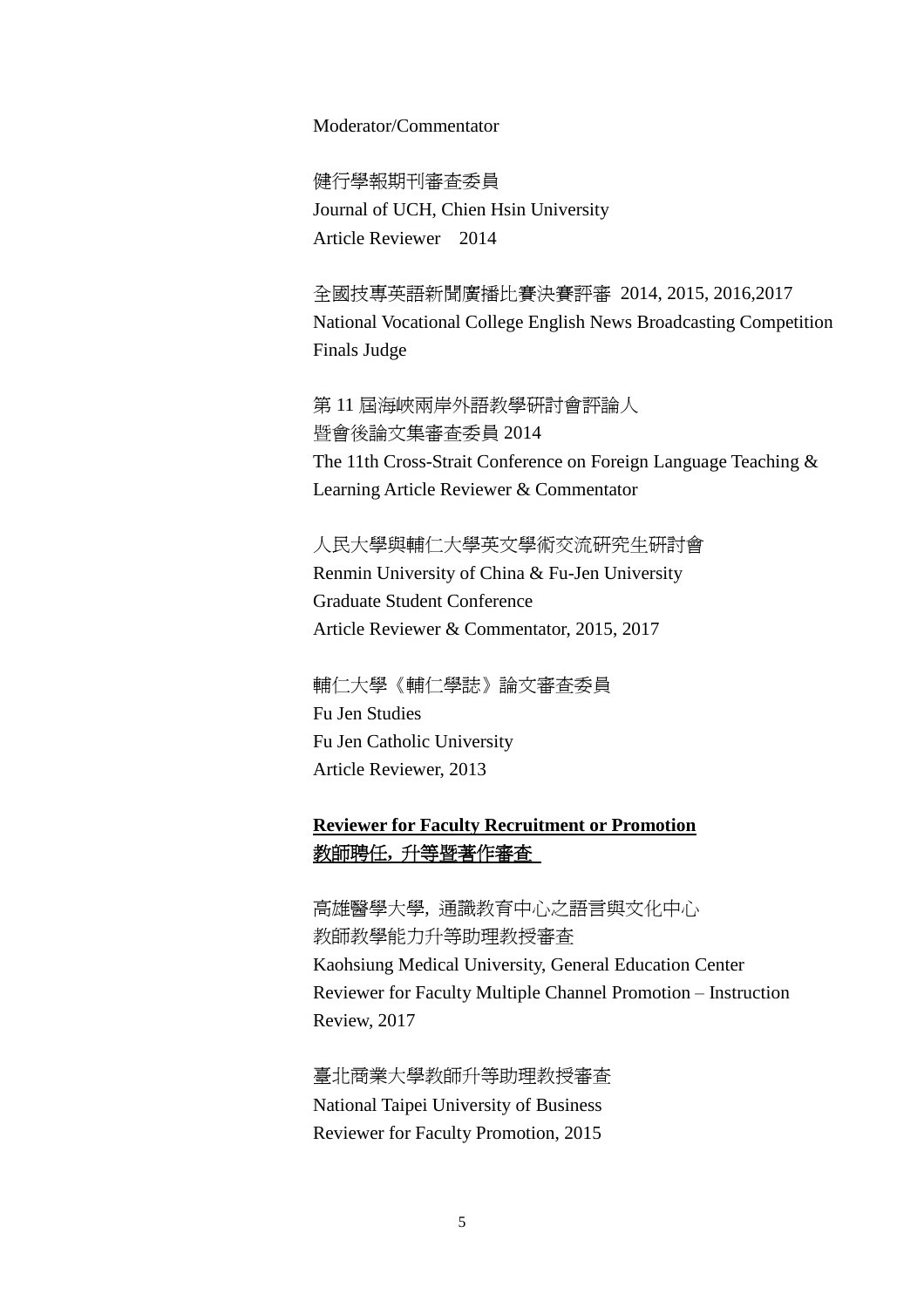明志科大通識教育人文中心 Mingchi University of Technology, Reviewer for Faculty Promotion, 2016

實踐大學管理學院教師升等助理教授審查 Shih Chien University, College of Management Reviewer for Faculty Promotion, 2016

輔仁大學教師聘任著作審查 通識中心, 英文系進修部 Fu Jen Catholic University, Reviewer for Hiring, General Education Center 2013, Extension Education, 2015

# **Examination Committees** 招生出題及閱卷委員

中華民國考選部英語導遊口試主考官 Ministry of Examination Oral Exam Committee Junior Professional and Technical Examinations for Tour Guides, 2017, 2020 年

中華民國考選部公務人員特種考試典試委員 Government Civil Servant Special Examination Committee, 2015

中華民國考選部公務人員高考一級暨二級考試閱卷委員 Government Civil Servant Senior Examination Committee, Oct. 2013

慈濟大學 105 學年度學士後中醫學系招生考試英文科命題委員 University of Tzu Chi Entrance Examination of Postbaccalaureate Program in Chinese medicine, English Exam Committee, 2016

英文系研究所入學考試-考試委員 2017-2020 作文暨口試考試出題閱卷委員 English Department, MA Regular Exam, Composition Exam Committee Oral Exam Committee

英文系研究所甄試入學-個人申請-書面資料 2014-2015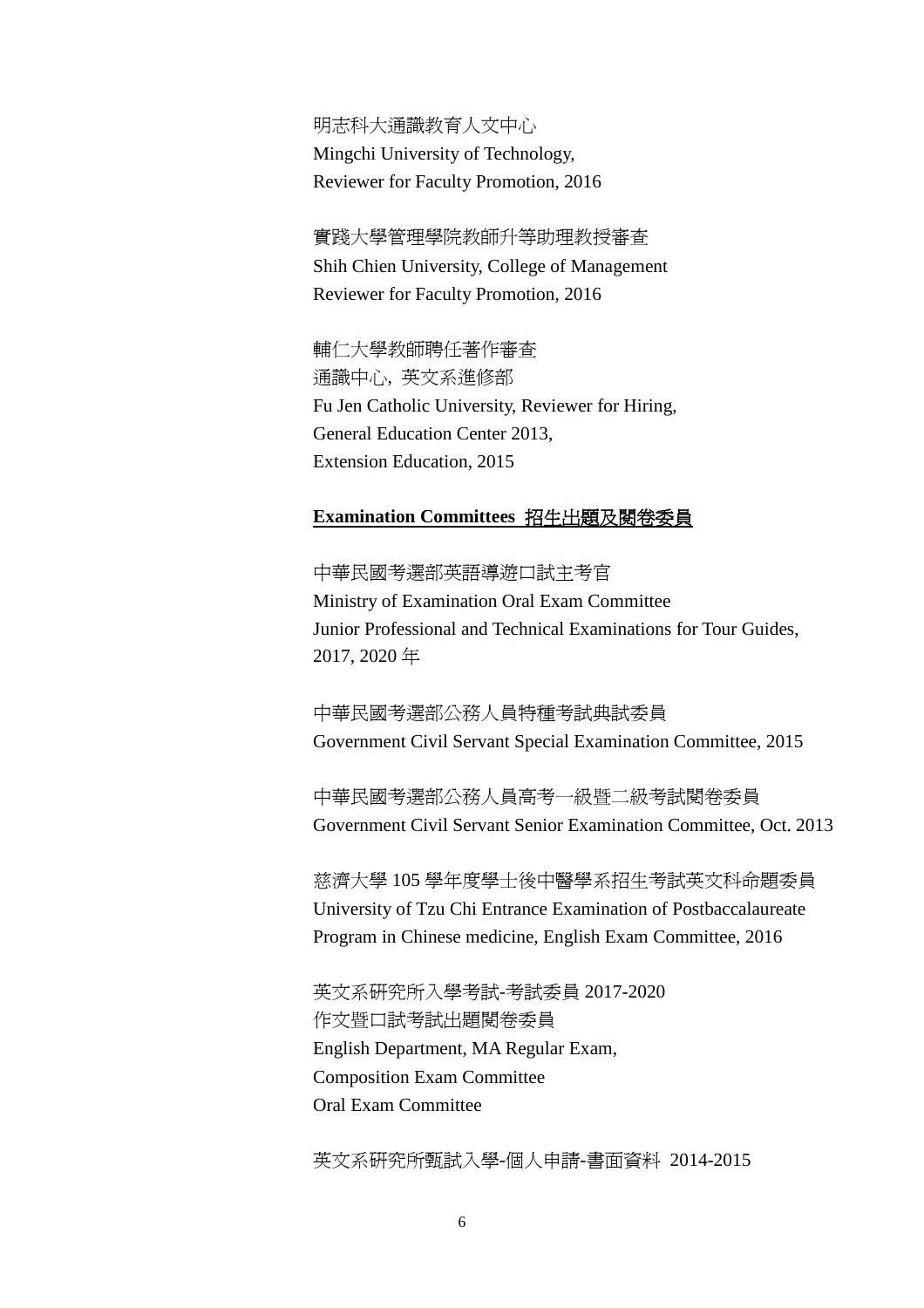English Department, MA Direct Entry Material Review Committee

英文系研究所甄試入學-個人申請-口試委員 2014 - 2016 English Department, MA Direct Entry Oral Exam Committee

英文系大學部甄試入學-個人申請-作文考試閱卷委員 2015-2016 English Department, BA Direct Entry Composition Exam Committee

英文系大學部甄試入學-個人申請-書面資料審查委員 2013 - 2015 English Department, BA Direct Entry Material Review Committee

英文系大學部甄試入學-個人申請-口試委員 2013, 2014, 2016 English Department, BA Direct Entry Oral Exam Committee

英文系大學部內轉招生考試命題與口試委員 2018-2020 英文系轉學生招生英文系文法應用考試命題委員 2013 - 2014 Transfer Exam Committee - English Department, 2013 - 2014

# 服務暨輔導經歷 **Service & Consulting**

教育部教學卓越計畫子計畫- 輔仁大學外語學院跨文化溝通 MOE Teaching Excellent Projects Fu-Jen University, College of Foreign Languages Cross-Cultural Project, 2014, 2015

教育部攜手計畫: 輔仁大學英國文學系服務學習 Service Learning: English Remedial Program at Guo-Tai Elementary School MOE Hand-in-Hand Project Fu-Jen Catholic University, 2013-2015

# 輔仁大學委員會委員**/**系所代表

**Fu-Jen Catholic University/ Department Committees**

校務會議英文系代表 102, 103, 107-109 學年度 2013-2015, 2018-2020 Department Representatives to University Council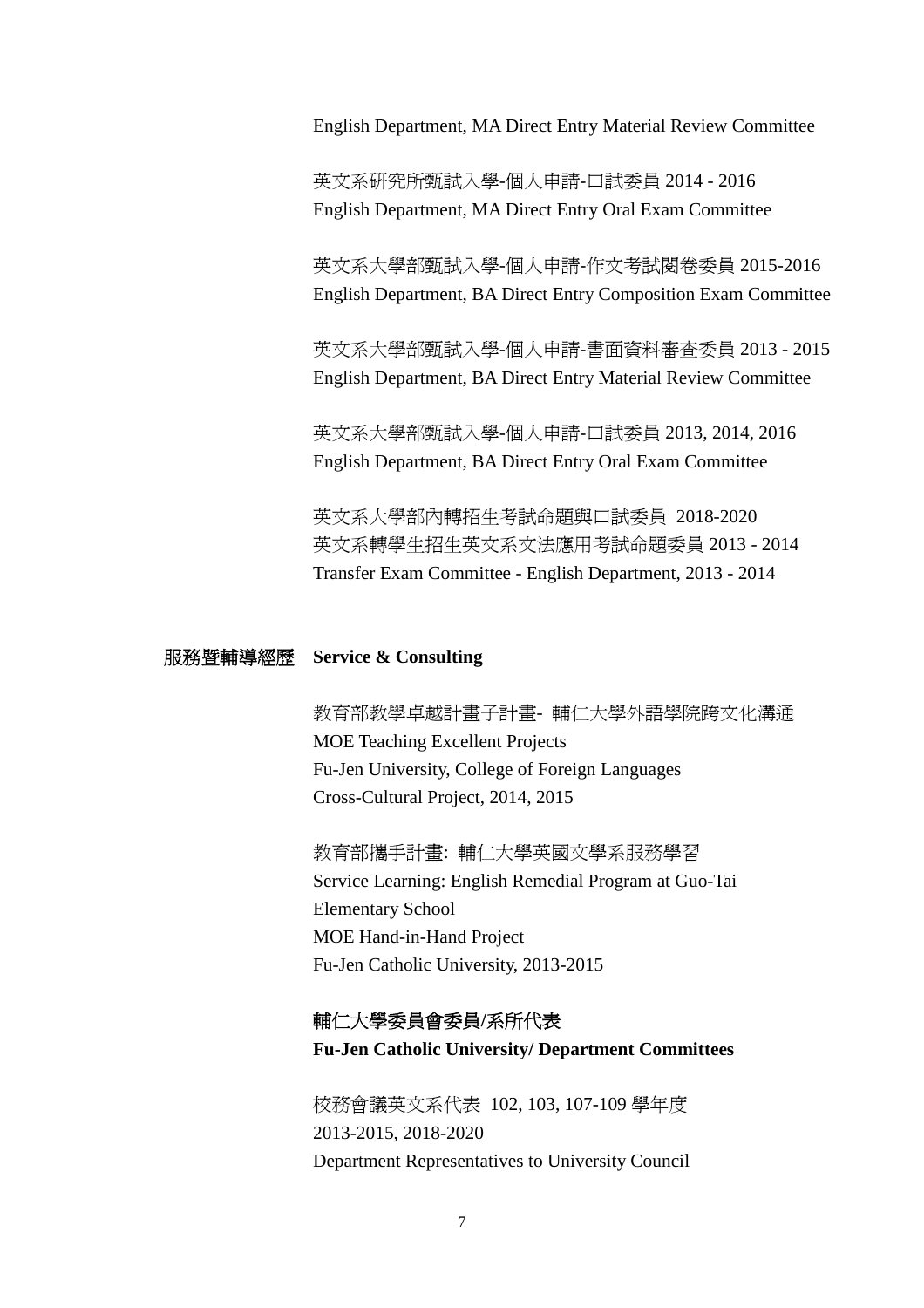外語學院暨英文系教評會委員 8/2018 - 7/2021 Evaluation & Hiring Committee of College of Foreign Languages & Literatures English Department

外語學院產業實習委員會 8/2018 - 7/2021 College of Foreign Languages & Literatures English Department Evaluation & Hiring Committee

外語學院課規委員會委員 8/2018 - 7/2021 College of Foreign Languages & Literatures, Curriculum committee

數位學習與遠距教學委員會委員 8/2015 - 7/2016 Digital Learning & Long Distance Education Council

英文系課規委員會委員 8/2014 - 7/2016, 8/2018-7/2021 English Department, Curriculum committee

英文系發展委員會委員 8/2015 - 7/2021 English Department, Develop committee

英文系碩士委員會委員 8/2015 - 7/2018 English Department, Master Program committee

英文系服務學習委員會委員 8/2014 - 7/2016 English Department, Service Learning committee

英文系校友委員會委員 8/2013 - 7/2014, 8/2015 - 7/2018 English Department, Alumni committee

英文系大學部總導師 8/2016 - 7/2018 English Department, Sophomore Academic Advisor

英文系大二導師 8/2014 - 7/2018 English Department, Sophomore Academic Advisor